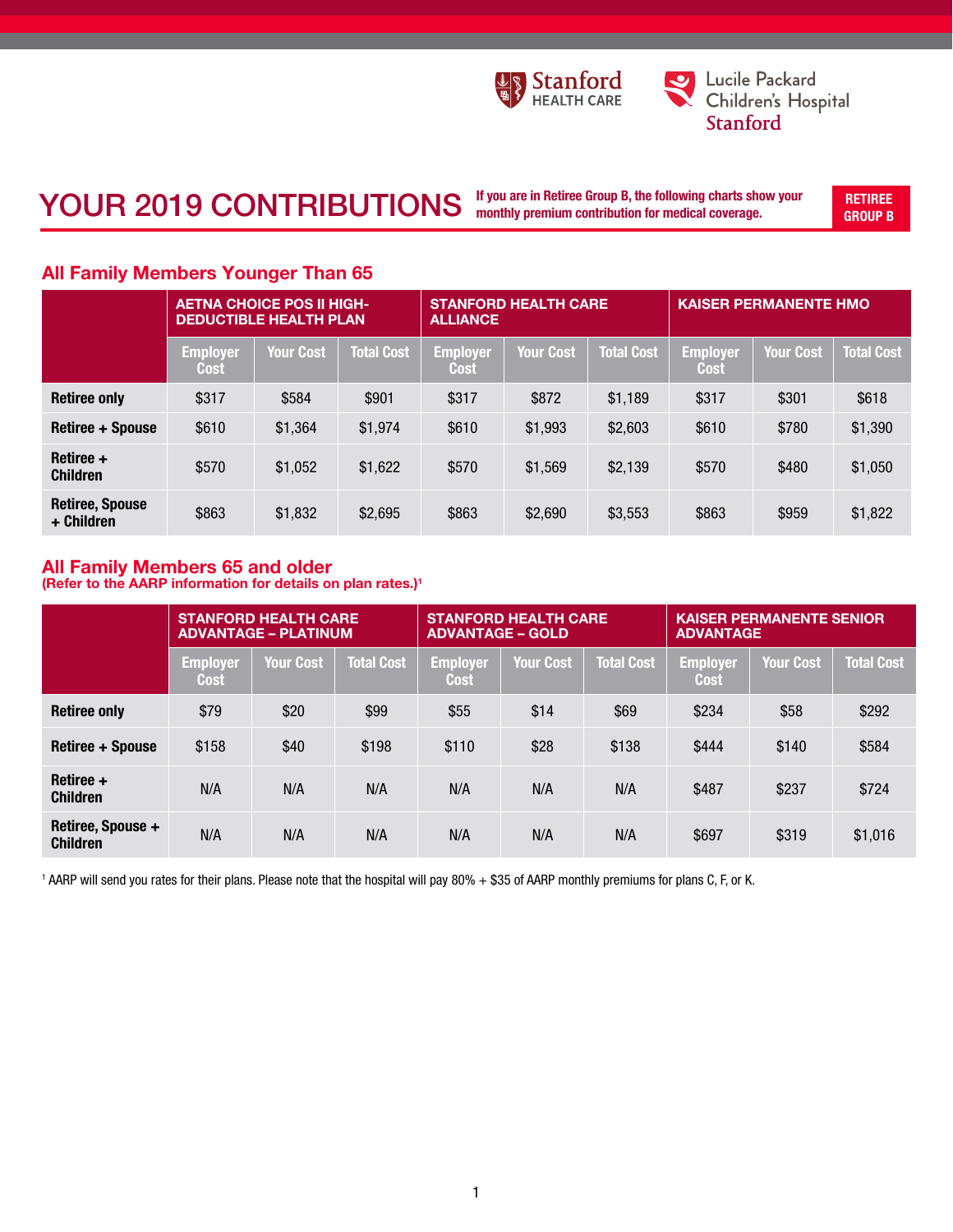# Split Family

(some are younger than 65, others are 65 or older)

The AARP/Aetna Choice POS II High-Deductible Health Plan and the AARP/Stanford Health Care Alliance (SHCA) contribution tables below reflect the rates for members who are Under-65. AARP rates are determined by AARP and are not included.

|                                                                       | AARP/AETNA CHOICE POS II HIGH-DEDUCTIBLE HEALTH PLAN (HDHP) |                  |            |  |
|-----------------------------------------------------------------------|-------------------------------------------------------------|------------------|------------|--|
|                                                                       | <b>Employer Cost</b>                                        | <b>Your Cost</b> | Total Cost |  |
| Retiree 65+ (AARP); Spouse under 65 (HDHP)                            | \$293                                                       | \$780            | \$1,073    |  |
| Retiree under 65 (HDHP); Spouse 65+ (AARP)                            | \$317                                                       | \$584            | \$901      |  |
| Retiree 65+ (AARP); Children (HDHP)                                   | \$253                                                       | \$468            | \$721      |  |
| Retiree 65+ (AARP); Spouse under 65 (HDHP);<br><b>Children (HDHP)</b> | \$546                                                       | \$1.248          | \$1.794    |  |
| Retiree under 65 (HDHP); Spouse 65+ (AARP);<br><b>Children (HDHP)</b> | \$570                                                       | \$1,052          | \$1,622    |  |

|                                                                       | AARP/STANFORD HEALTH CARE ALLIANCE (SHCA) |                  |                   |  |  |
|-----------------------------------------------------------------------|-------------------------------------------|------------------|-------------------|--|--|
|                                                                       | <b>Employer Cost</b>                      | <b>Your Cost</b> | <b>Total Cost</b> |  |  |
| Retiree 65+ (AARP); Spouse under 65 (SHCA)                            | \$293                                     | \$1,121          | \$1,414           |  |  |
| Retiree under 65 (SHCA); Spouse 65+ (AARP)                            | \$317                                     | \$872            | \$1,189           |  |  |
| Retiree 65+ (AARP); Children (SHCA)                                   | \$253                                     | \$697            | \$950             |  |  |
| Retiree 65+ (AARP); Spouse under 65 (SHCA);<br><b>Children (SHCA)</b> | \$546                                     | \$1,818          | \$2,364           |  |  |
| Retiree under 65 (SHCA); Spouse 65+ (AARP);<br><b>Children (SHCA)</b> | \$570                                     | \$1,569          | \$2,139           |  |  |

## Kaiser Permanente Split Family (includes rates for both the Under-65 and 65-and-Over Members)

|                                                                                 | <b>KAISER SENIOR ADVANTAGE PLAN/KAISER PERMANENTE HMO</b> |                  |                   |  |
|---------------------------------------------------------------------------------|-----------------------------------------------------------|------------------|-------------------|--|
|                                                                                 | <b>Employer Cost</b>                                      | <b>Your Cost</b> | <b>Total Cost</b> |  |
| Retiree 65+ (Kaiser Senior Advantage);<br>Spouse under 65 (HMO)                 | \$527                                                     | \$537            | \$1,064           |  |
| Retiree under 65 (HMO); Spouse 65+ (Kaiser<br><b>Senior Advantage)</b>          | \$527                                                     | \$383            | \$910             |  |
| Retiree 65+ (Kaiser Senior Advantage);<br><b>Children (HMO)</b>                 | \$487                                                     | \$237            | \$724             |  |
| Retiree 65+ (Kaiser Senior Advantage);<br>Spouse under 65 (HMO); Children (HMO) | \$780                                                     | \$716            | \$1,496           |  |
| Retiree under 65 (HMO); Spouse 65+ (Kaiser<br>Senior Advantage); Children (HMO) | \$780                                                     | \$562            | \$1,342           |  |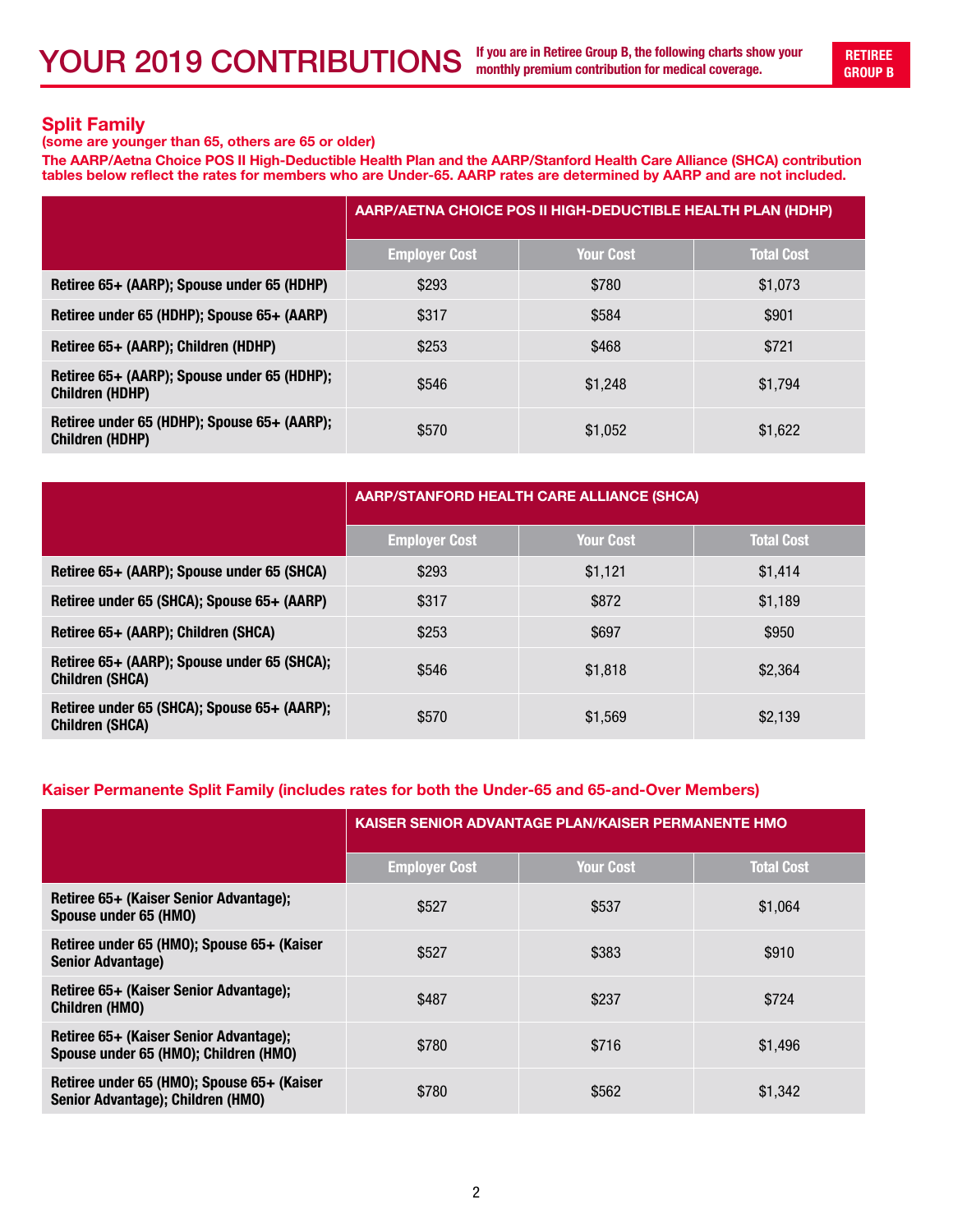Stanford Health Care Alliance/Advantage Split Family (includes rates for both the Under-65 and 65-and-Over Members)

|                                                                          | STANFORD HEALTH CARE ALLIANCE (SHCA)/STANFORD HEALTH CARE<br><b>ADVANTAGE - PLATINUM</b> |                  |                   |  |  |
|--------------------------------------------------------------------------|------------------------------------------------------------------------------------------|------------------|-------------------|--|--|
|                                                                          | <b>Employer Cost</b>                                                                     | <b>Your Cost</b> | <b>Total Cost</b> |  |  |
| Retiree over 65 (Platinum) + spouse under 65<br>(SHCA)                   | \$372                                                                                    | \$1.141          | \$1,513           |  |  |
| Retiree under 65 (SHCA) + spouse over 65<br>(Platinum)                   | \$396                                                                                    | \$892            | \$1,288           |  |  |
| Retiree over 65 (Platinum) + children (SHCA)                             | \$332                                                                                    | \$717            | \$1,049           |  |  |
| Retiree over 65 (Platinum) + spouse under 65<br>(SHCA) + children (SHCA) | \$625                                                                                    | \$1,838          | \$2,463           |  |  |
| Retiree under 65 (SHCA) + spouse over 65<br>(Platinum) + children (SHCA) | \$649                                                                                    | \$1,589          | \$2.238           |  |  |

|                                                                      | STANFORD HEALTH CARE ALLIANCE (SHCA)/STANFORD HEALTH CARE<br><b>ADVANTAGE - GOLD</b> |                  |                   |  |
|----------------------------------------------------------------------|--------------------------------------------------------------------------------------|------------------|-------------------|--|
|                                                                      | <b>Employer Cost</b>                                                                 | <b>Your Cost</b> | <b>Total Cost</b> |  |
| Retiree over 65 (Gold) + spouse under 65<br>(SHCA)                   | \$348                                                                                | \$1,135          | \$1,483           |  |
| Retiree under 65 (SHCA) + spouse over 65<br>(Gold)                   | \$372                                                                                | \$886            | \$1,258           |  |
| Retiree over 65 (Gold) + children (SHCA)                             | \$308                                                                                | \$711            | \$1,019           |  |
| Retiree over 65 (Gold) + spouse under 65<br>(SHCA) + children (SHCA) | \$601                                                                                | \$1,832          | \$2,433           |  |
| Retiree under 65 (SHCA) + spouse over 65<br>(Gold) + children (SHCA) | \$625                                                                                | \$1,583          | \$2,208           |  |